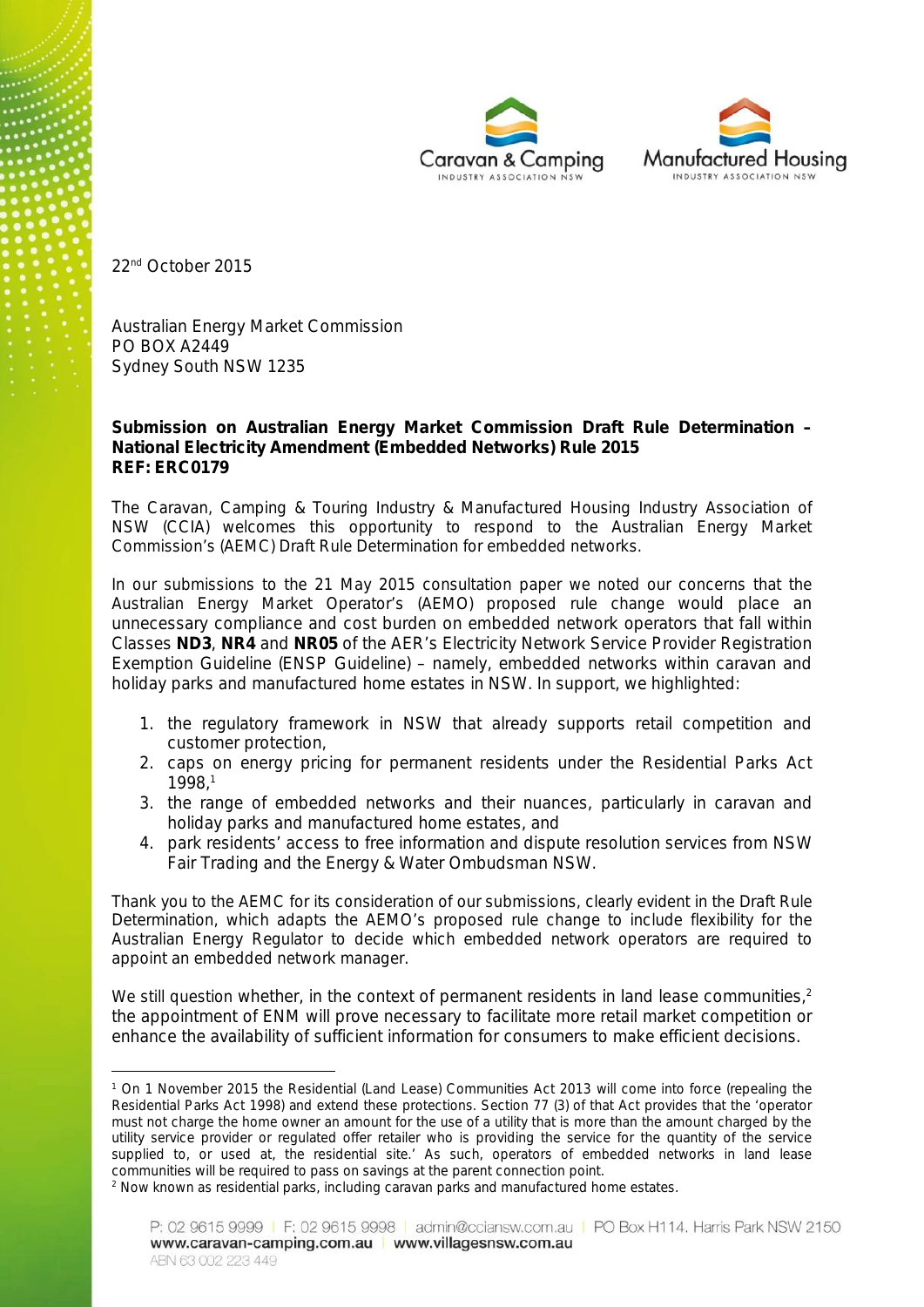However, in consideration of the larger embedded network sector, we accept that the draft rule is a more preferable rule to the AEMO's proposal. Therefore, our submissions in this response primarily raise issues around implementation and brief comments on the AEMC's recommendations to the AER.

## **Embedded networks implementation schedule**

We broadly support the proposed schedule to implement the new embedded networks framework set out in Table 1 of the Draft Rule Determination and the AEMO's proposal to maintain a list of accredited embedded network managers on its website to assist embedded network operators.

We only suggest that in the nine months between 1 March 2017 and 1 December 2017, the AEMO upload the details of embedded network managers immediately upon their accreditation to ensure there is no 'information gap' prior to the final rule commencement date. Embedded network operators will need time to compare and arrange appropriate service contracts.

**Appointment of Embedded Network Manager: AER discretion**

We acknowledge that in exempting an embedded network operator under the network exemption guideline, embedded network operators will be required to appoint an embedded network manager unless:

- all of the embedded network customers will not be able to gain access to a retail market offer even if an embedded network manager is appointed, or
- the AER considers that the costs of appointing an embedded network manager are likely to outweigh the benefit.

Further, where the AER has determined that an embedded network operator is not required to appoint an embedded network manager it will be required to do so if a customer within the network exercises its right to access a retail market offer.

To ensure that the requirement for embedded network operators to appoint and bear the cost of an embedded network manager, either as directed by the AER or when a single customer or small number of customers seek to go on market, is fair and reasonable we recommend that the following issues also be taken into consideration:<sup>3</sup>

- 1. Clarification on the AER's review of existing exempt embedded networks and the estimated timeframe,
- 2. Development of clear factors that the AER must consider when determining the costs vs benefit of appointing an embedded network manager, including any circumstances unique to a particular embedded network,
- 3. Embedded network operators be given a chance to make submissions to the AER and for those submissions to be taken into account,
- 4. Establishment of a formal process to ensure that a customer's exercise of a right to access a retail market offer is a bona fide act,
- 5. A process to deal with instances where a customer changes their mind about going on market (e.g. the requirement to appoint an embedded network manager drops off after a

*<sup>3</sup> We note that some of these are most appropriately addressed in the AER's network exemption guideline*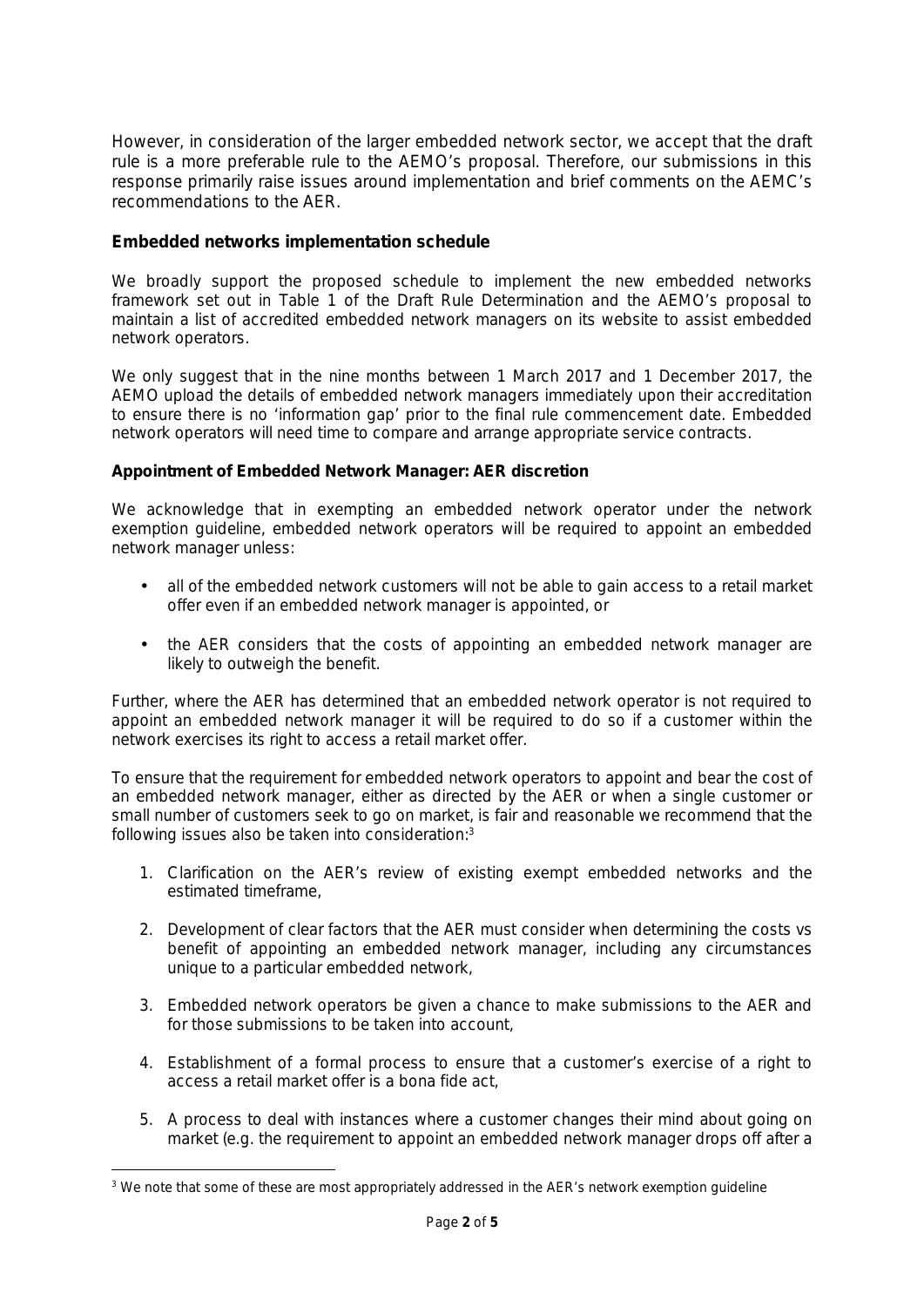period of inactivity by the customer) or an on-market customer reverts to an off-market customer.

6. Should changes to the AER's network exemption guideline include aligning metering standards within and outside embedded networks, clear rules are needed on replacing accumulation meters with advanced meters and who bears the cost of this, particularly where a new or replacement advanced parent meter is needed for the installation of a new or replacement advanced child meter.

## **Draft Rule**

The draft Schedule 1 Amendment to the National Electricity Rules proposes to amend Clause 2.5.1 Registration as a Network Service Provider. Overall, the draft amendment is appropriate however we suggest that the AER's power to impose such conditions as it deems appropriate on an exemption is already set out in rule 2.5.1 (d). Draft rule (d1) (2) is therefore unnecessary and should be deleted:

## **2.5.1 Registration as a Network Service Provider**

(a) Subject to clause 2.5.1(d), a person must not engage in the activity of owning, controlling or operating a transmission or distribution system unless that person is registered by AEMO as a Network Service Provider.

(b) [Deleted]

(c) [Deleted]

(d) The AER may, in accordance with the guidelines issued from time to time by the AER, exempt any person or class of persons who is or are required to register as a Network Service Provider from:

(1) the requirement to register as a Network Service Provider; or

(2) the operation of Chapter 5,

subject to such conditions as the AER deems appropriate where (in the AER's opinion) an exemption is not inconsistent with the national electricity objective.

*(d1) An exemption granted by the AER under paragraph (d):*

- *(1) is, if the exemption relates to a person who owns, controls or operates an embedded network, deemed to be subject to the ENM conditions unless:*
	- *(i) the embedded network the subject of the exemption is located in a participating jurisdiction in which persons connected, or proposed to be connected, to the embedded network are not afforded the right to a choice of retailer; or*
	- *(ii) the AER has made a determination under paragraph (d2).; and*

*(2) may be subject to such other conditions as the AER deems appropriate.*

*(d2) If the AER considers that the likely costs of complying with ENM conditions outweigh the likely benefits to persons connected, or proposed to be connected, to the embedded network,*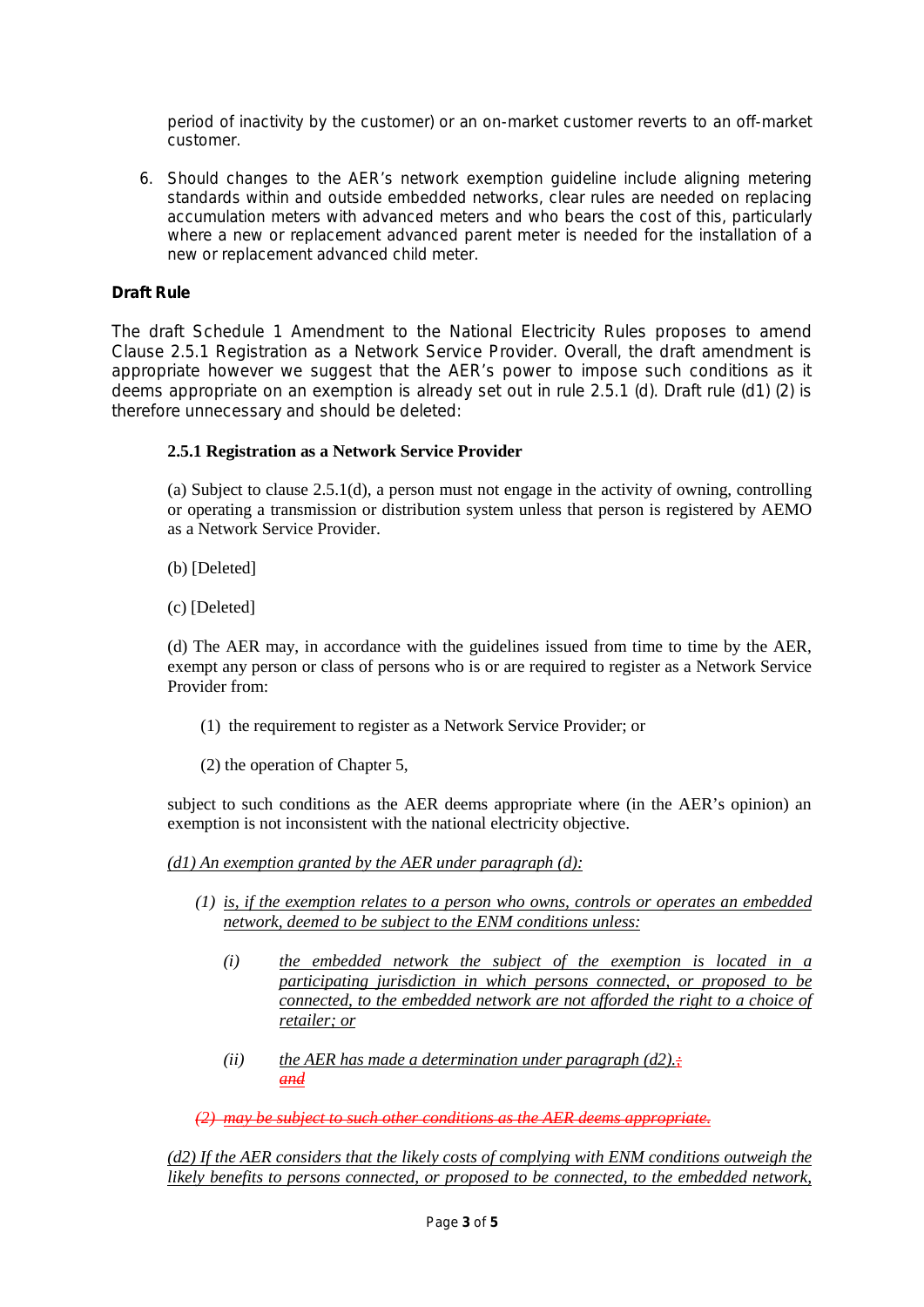*the AER may, when granting an exemption under paragraph (d), determine to exempt that person or class of persons from the requirement to comply with the ENM conditions until such time as an ENM conditions trigger occurs.*

(e) The AER must develop and issue guidelines for the exemptions described in clause 2.5.1(d) pursuant to the Rules consultation procedures and in accordance with those procedures consult with Registered Participants and authorities responsible for administering the jurisdictional electricity legislation.

(e1) Without limitation, an exemption may be given which only relates to certain specified transmission or distribution systems or classes of transmission or distribution systems.

(f) Prior to granting any exemption under clause 2.5.1(d), the AER must consult with the authorities responsible for administering the jurisdictional electricity legislation in the participating jurisdictions in which any transmission systems or distribution systems owned, operated or controlled by persons or class of persons under exemption consideration are located.

(g) Without limitation, an exemption may be given which only relieves a person or class of persons from either or both of the matters described in clause 2.5.1(d)(1) or (2) in relation to certain specified transmission or distribution systems or classes of transmission or distribution systems.

**Commission's Recommendations to the AER**

We make the following comments on the Commission's recommendations to the AER:

1. *The AER amend its network exemption guideline to include a requirement that embedded network operators provide information regarding the unbundled amount of charges when requested to do so by either a customer or a retailer that the customer is seeking an offer from.*

Further information is required regarding what is involved for a park owner (operator) to do this. If there is a time and cost impact operators will be reluctant to take on that responsibility and feel that they are taking on a cost that they can't recover and the consequence is that they will lose a customer.

2. *The AER change the standards for meter reading, testing and inspection for off market customers by amending the conditions to exemptions in the AER's network guideline so that the conditions match the requirements to the NER.*

This is a matter to be address with the AER when more information about the AER's position is available.

3. *The Commission considers the AER's network and retail guidelines, and the consultation process required to update these guidelines, sufficiently address the issue that embedded network customers are informed of changes to their rights and the responsibilities of embedded network operators resulting from the change rule.*

We agree with this analysis.

4. *On the basis that the Competition in Metering draft rule is made, the Commission recommends that the AER amend its network exemption guidelines to require the*